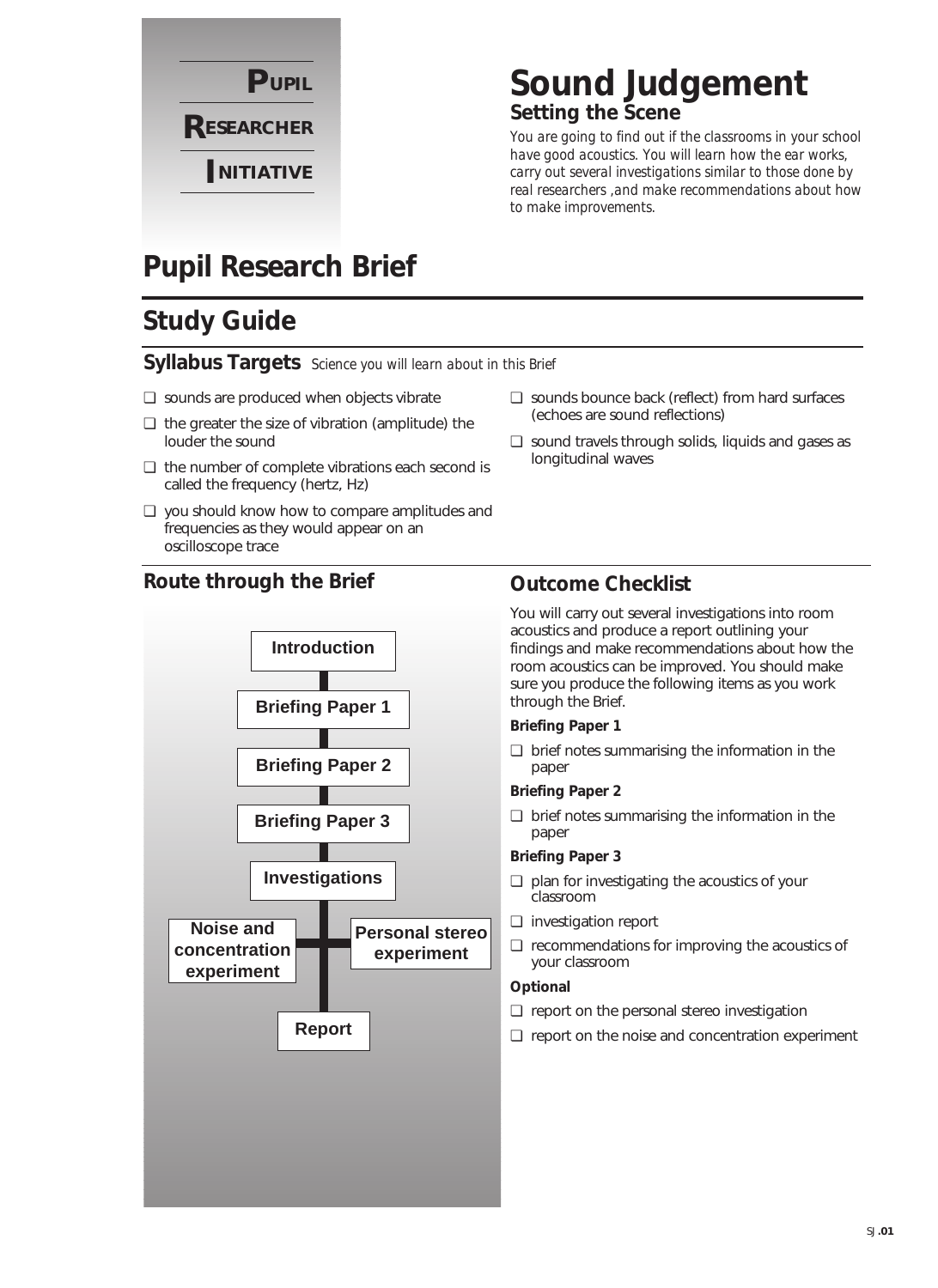Briefing paper 1

### **Making sounds**

Sounds are caused by things that vibrate. Think of a tuning fork. When we strike a tuning fork its prongs move in and out, usually too fast for us to see clearly. **Figure 1** shows the prongs vibrating.



The prongs push against the air molecules, causing very tiny changes in air pressure. These are sound waves. If the size of the vibration is big, the pressure changes are large and the sound is loud. The number of times the tuning fork vibrates in a second is called the **frequency** or pitch, and it is measured in a unit called the **hertz** (Hz).

*FIgure 1. How a tuning fork vibrates*

### **Hearing sounds**

When a sound reaches our ear it travels down a tube called the **ear canal**. There is a small piece of skin stretched over the end of the canal. This is the **eardrum**. The sound waves make the eardrum vibrate. The

other side of the eardrum is connected to a bone called the **hammer**. This is connected to another bone called the **anvil**. The anvil is connected to a third bone called the **stirrup**. You can see these 3 bones in Figures 2 and 3. They are the smallest bones in the body, and move like levers in a machine. They pass the vibrations from the eardrum to something that looks like a tiny snail. This is the **cochlea** (cochlea means "snail" in Latin). The cochlea is filled with a liquid and it is lined with very small hairs. The sound vibrations make the liquid move and cause the hairs to bend. These hairs make tiny electrical signals when they bend, which go along a **nerve** to the **brain**. The brain makes sense of these signals and tells us what sounds we have heard.



*Figure 2. The position of the ears in the head*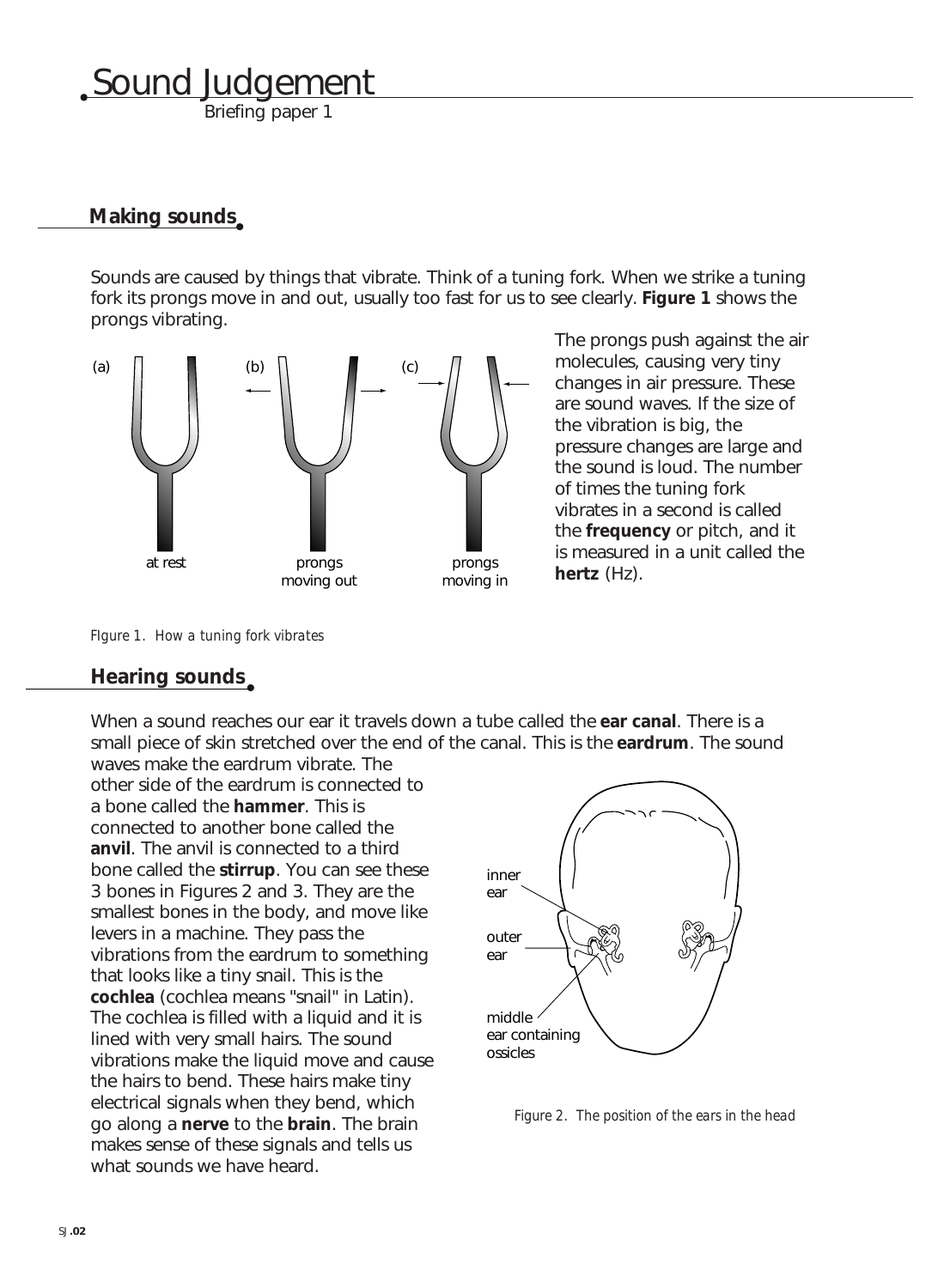Briefing paper 1 continued



*Figure 3. The human ear*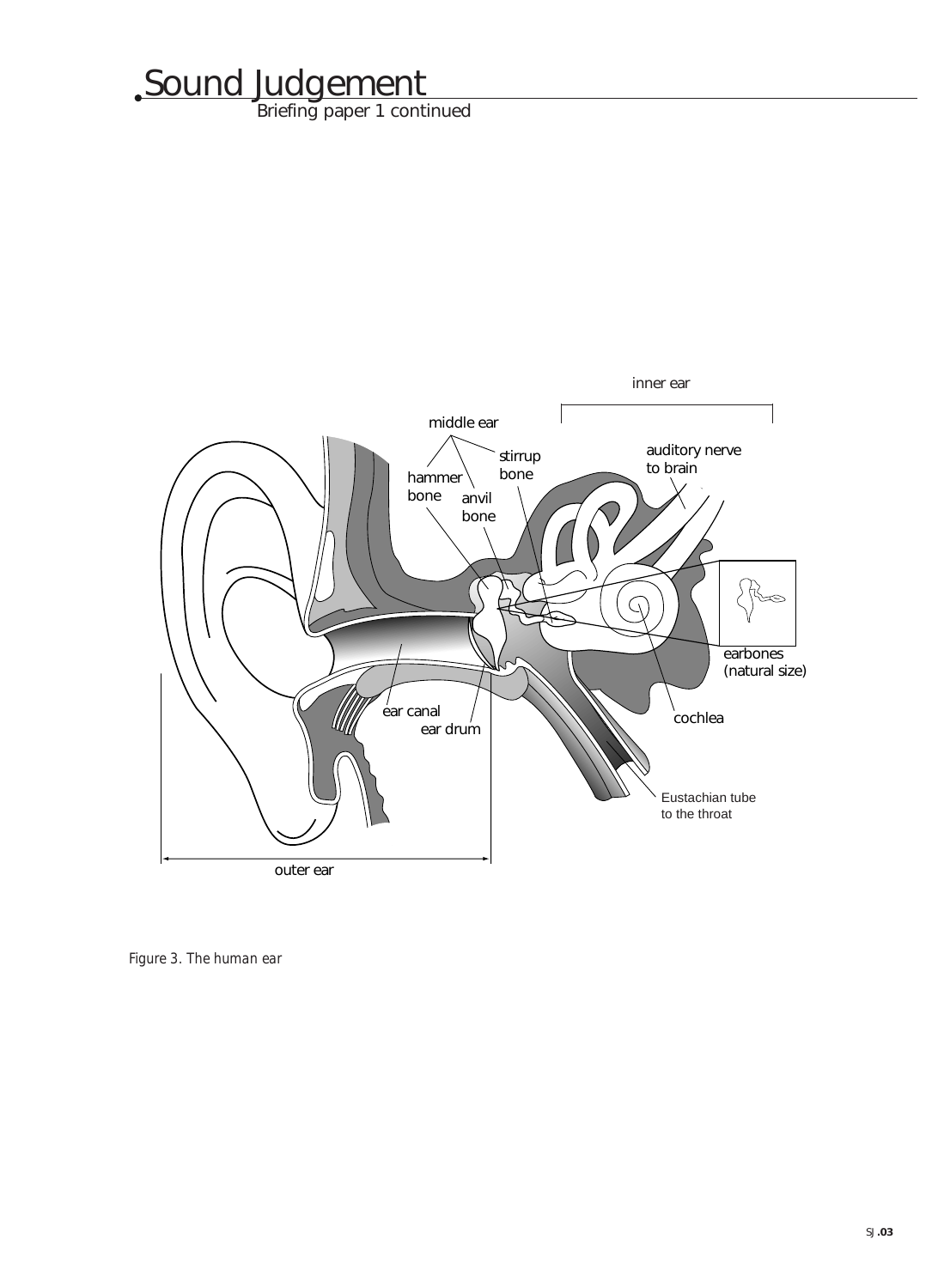Briefing paper 2

### **Hearing loss**

There are at least 18.5 million people in the United Kingdom with hearing loss. There are many ways in which people can lose their hearing. These include illness, old age, infections in the ear, drugs and exposure to loud noises. Some of these types of hearing loss need not happen, especially if the cause is loud noise. The two main ways that hearing loss occurs are described below.

### *1. The sound vibrations don't get passed to the cochlea.*

Sound passes from the eardrum to the three bones to get to the cochlea. The eardrum can be damaged by loud noises, but it usually grows back. The 3 bones can stop moving if they are infected. The muscles holding them can become stiff if they are exposed to loud noises for a long time. The bones can also be shattered by very loud sounds

### *2. The electrical signals don't get to the brain.*

This is usually caused by damage to the cochlea. Damage can occur from diseases or from noise. Loud sounds heard for a long time can make the hairs inside the cochlea break off. They don't grow back, and so they can't make the signals any more. It is rare for people to lose all their hearing. There are different types of hearing problems. Sometimes all sounds are faint. Often, people lose the ability to hear some sounds clearly (see **Figure 1**). So the sentence '*Would you like a cup of coffee?'* may sound like '*oo oo aye a uh oh ohee?*' to a person with hearing problems. People with severe hearing difficulties will hear much less than this, (see **Figure 2** on the next page). People with hearing problems can sometimes be helped with an operation, but it is more common for them to be fitted with a **hearing aid**.



*Figure 1(a). Behind-the-ear hearing aid Figure 1(b). In-the-ear hearing aid*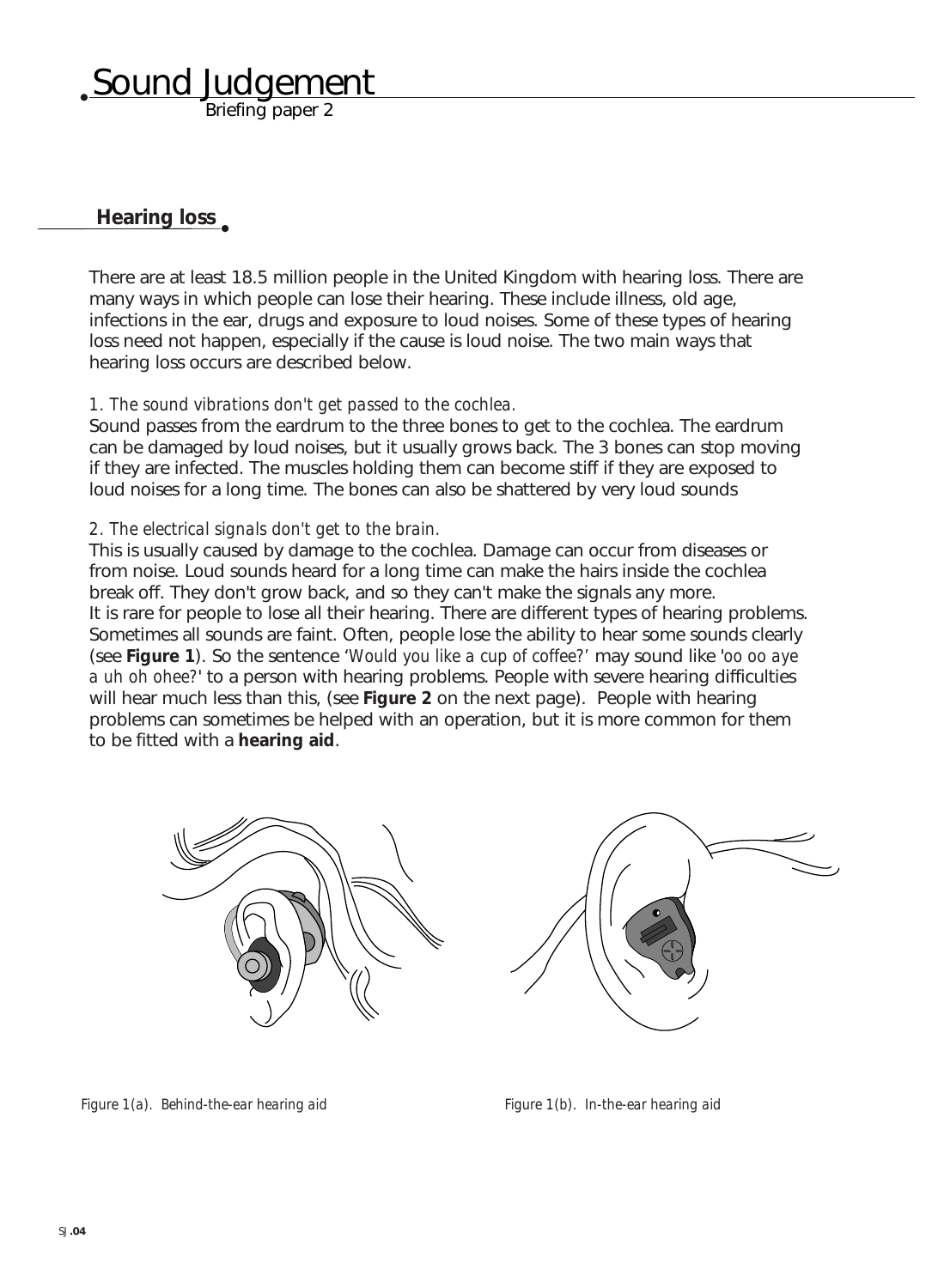Briefing paper 2 continued

### **Hearing aids**

A hearing aid is simply a microphone, an amplifier and a loudspeaker made very small. The microphone converts the sound waves into electrical signals, the amplifier increases the strength of these signals and the loudspeaker (or earpiece) converts these amplified signals back into sound waves. This is usually placed *inside* the ear canal, directing the sound towards the eardrum. Many people think that hearing aids make a hearing impaired person's hearing normal. This is not true. A hearing aid amplifies all sounds. So in a noisy room **all** the sounds will be made louder, not just those you want to hear. You can hear the same thing if you record someone speaking, using a tape recorder in a normal room with a small amount of background sound. All the sounds will be picked up by the microphone and the recording will seem much noisier than you would expect.

### **What is it like to be deaf?**

**It may sound like this or it may be like this or it may be like this** slight 'high tone' deafness severe 'low tone' deafness profound 'low tone' deafness

*Figure 2. What is it like to be deaf? Solid letters will be heard clearly, shaded ones will be heard faintly, absent letters will not be heard at all*

This is why it is important to have quiet rooms for people who need to use hearing aids. Otherwise their hearing aids will be almost useless. **Figure 3** shows a diagram of the ear, and the places where hearing loss can occur.



*Figure 3. Hearing loss*

problems.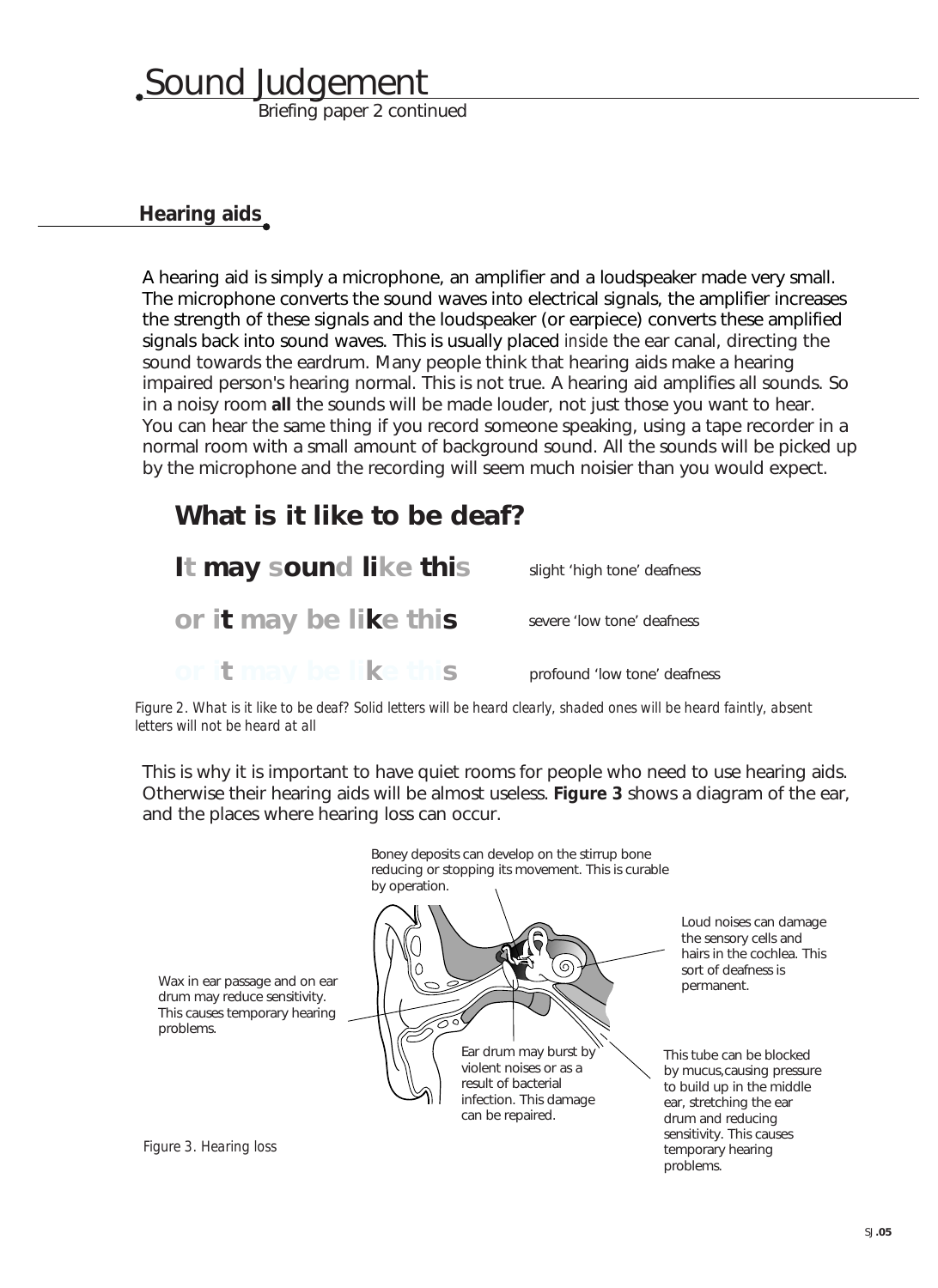Briefing paper 3

### **Investigating classroom acoustics**

The Education Act of 1981 said that Special Needs pupils must not be prevented from going to ordinary schools. Most experts in education think that it is better for children with disabilities to mix with all types of people of their own age. The trouble is that many schools aren't designed to cater for children with certain types of disability. If a school has a lot of steps, it is hard for people in wheelchairs to get around. This is not difficult to understand. Many people think that it would be easier to put children with hearing problems into mainstream schools. This may not always be the best for these children. Work has been done by scientists at **Heriot-Watt University** in Edinburgh on testing the **acoustics** of classrooms. Acoustics is the study of how sound behaves in rooms. They have found that many classrooms would be bad for hearing impaired pupils. Children who use hearing aids need rooms where the teacher's voice can be heard clearly. They have shown that there are three things that affect the acoustics of a classroom:

1 background noise levels

- 2 reverberation time
- 3 layout of the room

**Level (dB) Sound**

*Background noise levels*

The loudness of a sound is measured with something called a sound intensity meter. This instrument measures loudness and the unit for loudness is called the **decibel** (dB).

| Rifle shot close to ear (eardrum ruptures)                       |
|------------------------------------------------------------------|
| Aeroplane at 25m (threshold of pain)                             |
| Disco close to speakers (threshold of discomfort)                |
| Very noisy factory                                               |
| Road Drill at 7m (upper limit of acceptable noise level, by law) |
| <b>Busy street</b>                                               |
| Quiet street                                                     |
| Quiet talking                                                    |
| Whisper                                                          |
| Library reading room                                             |
| Threshold of hearing                                             |
|                                                                  |

*Table 1. The loudness of some common sounds*

Background noise can affect how clearly pupils can hear the teacher's voice. It also affects their concentration and their memory. This is for all pupils and not just those who have hearing problems. The background noise level in a classroom should be as low as possible. **Table 2** on the next page shows the background noise levels for different places in a school. The figures are for people with normal hearing. Pupils who have hearing problems need a background noise level which is much lower.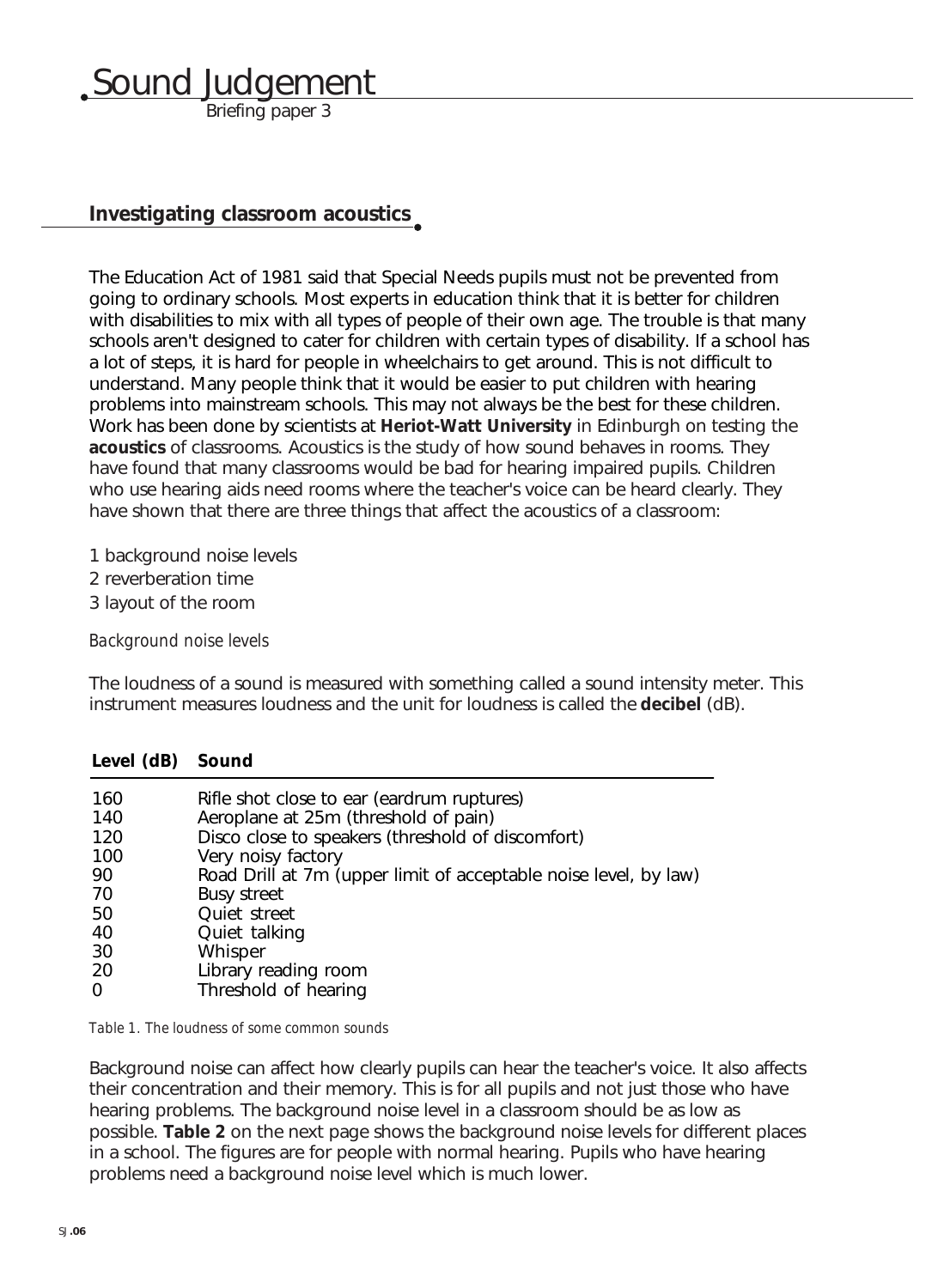Briefing paper 3 continued

| Background noise can come from the sound<br>of traffic nearby, or sounds from the next<br>room. The sounds from overhead projectors,<br>fan heaters, computer printers, and even a<br>ticking clock can all add to the background<br>noise level. | Type of space                                        | <b>Noise level</b> |
|---------------------------------------------------------------------------------------------------------------------------------------------------------------------------------------------------------------------------------------------------|------------------------------------------------------|--------------------|
|                                                                                                                                                                                                                                                   | Workshops                                            | 50                 |
|                                                                                                                                                                                                                                                   | Teaching groups of<br>less than 15                   | 45                 |
| Reverberation time                                                                                                                                                                                                                                | Library                                              | 45                 |
| If you go into a large building like a church<br>you will notice that a sound will echo around<br>it for some time before it dies away. This is                                                                                                   | Teaching groups of<br>$15 - 35$                      | 40                 |
| reverberation. Sounds bounce off hard<br>surfaces such as bare walls. They are                                                                                                                                                                    | Teaching groups of<br>more than 35                   | 35                 |
| absorbed by soft things. This is why a room                                                                                                                                                                                                       | Table 2. Maximum background noise levels for schools |                    |

with a thick carpet and heavy curtains in it can seem to deaden the sound. We notice reverberation most in big spaces, but even small rooms have reverberation. If you get sounds bouncing off walls, floors and ceilings when someone talks, the speech can sound very "fuzzy". You can't hear it clearly any more. **Reverberation time** is the time taken for a sound to fade away. A classroom should have a reverberation time of no more than 0.75s for children with normal hearing. The reverberation time for a classroom that has children with hearing problems in it should be 0.5s or less.

### *The layout of the room*

The size and shape of a classroom play a big part in the background noise and reverberation time of the room. The layout of the room and where the teacher normally stands can have a big impact on how clearly pupils can hear speech.

To sum up, classrooms should have as quiet a background noise level as possible and they shouldn't be echoey. This is vital if pupils with hearing problems are to use these rooms, but also good classroom acoustics help pupils with normal hearing to work better in their lessons.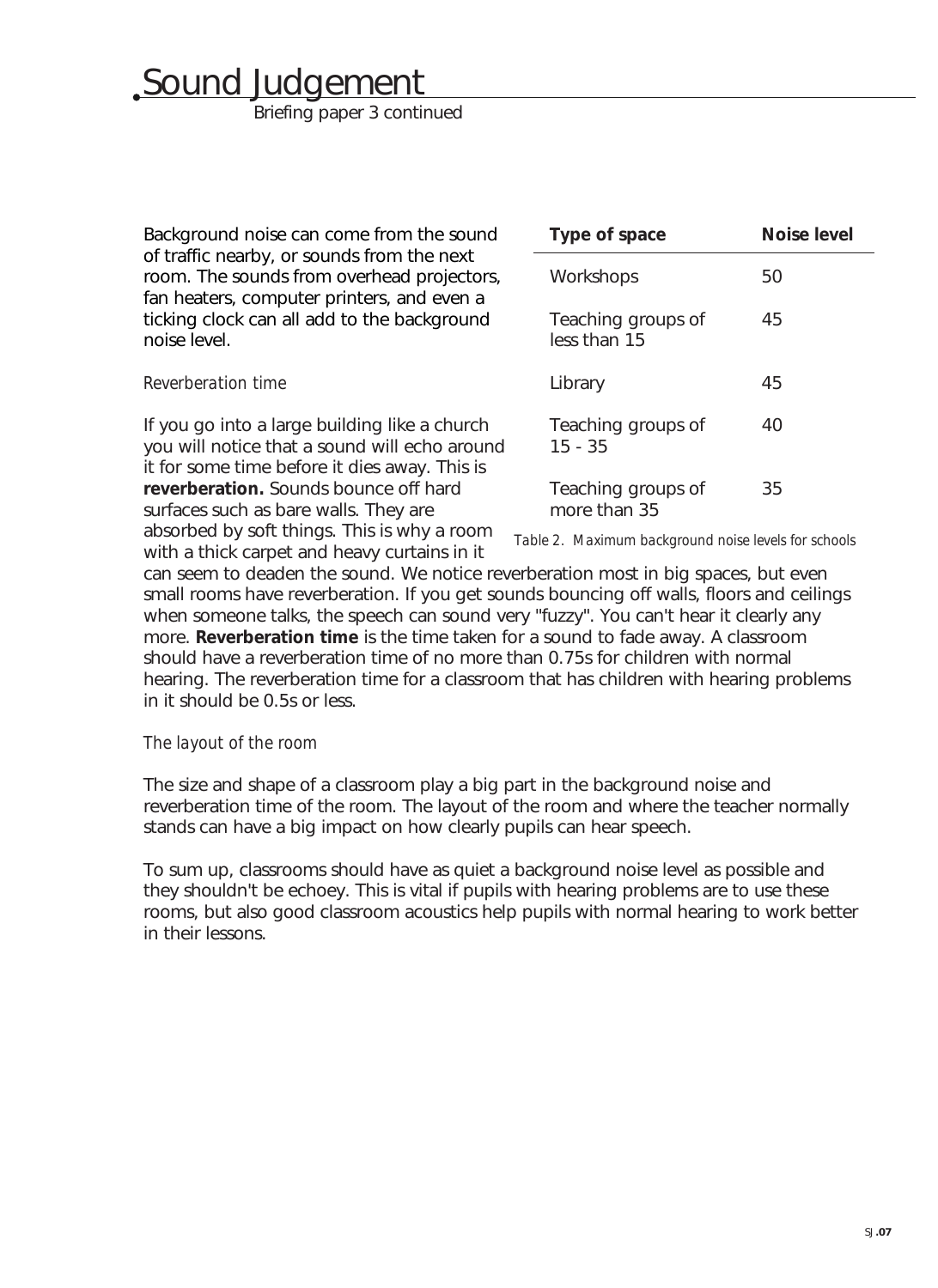Briefing paper 3 continued

### **The investigations**

Your task is to investigate how good (or bad) your school's classroom acoustics are. You should test your laboratory first.

If you can do it, you should also test a normal classroom, a technology workshop, the gym, an art room and the school hall. You will have to get permission to test these other rooms. Below are the tests you should carry out (remember you must be quiet during these tests).

### *1 Your own impression of the room.*

Use the sheet **classroom survey:** *impressions* to record your impressions of the room you are surveying.

#### *2 The classroom survey*

Use the upper half of the sheet **classroom survey:** *measurements* to record data about the room.

#### *3 Measure the background noise level*

Use the lower half of the sheet **classroom survey:** *measurements* to record results to the background noise level tests.

Using a sound level meter (or sound sensor) take at least **10** readings in different places in each room, as set out in the table on the *measurements* sheet. Then find the average value. These are the sorts of measurements made by scientists from Heriot-Watt University when they carry out tests in schools.

### *4 See if there are any 'hot spots'*

Use the sheet **classroom survey:** *hot spots* to record results to these tests.

This is an interesting experiment and shows how sound can be distributed around a room. Use the same room as before. Place a loudspeaker at the location where the teacher is likely to be for the majority of teaching time, and if possible at the head height of the teacher (remember safety here - this may not be possible with a large loudspeaker).

Use a noise generator to produce 'white noise' through the loudspeaker. (White noise is a hissing sound. You can get this by turning on a radio and turning the tuner to a place where there is no station). At a point 1 metre away from the face of the loudspeaker adjust the control on the generator to give a noise level of 67.5 dB(A). This level has been found to be average level of a teacher's voice in a classroom situation. If you think it is too quiet for a large room, such as a gymnasium, adjust the volume upwards and take a note of the reading 1m from the face of the speaker.